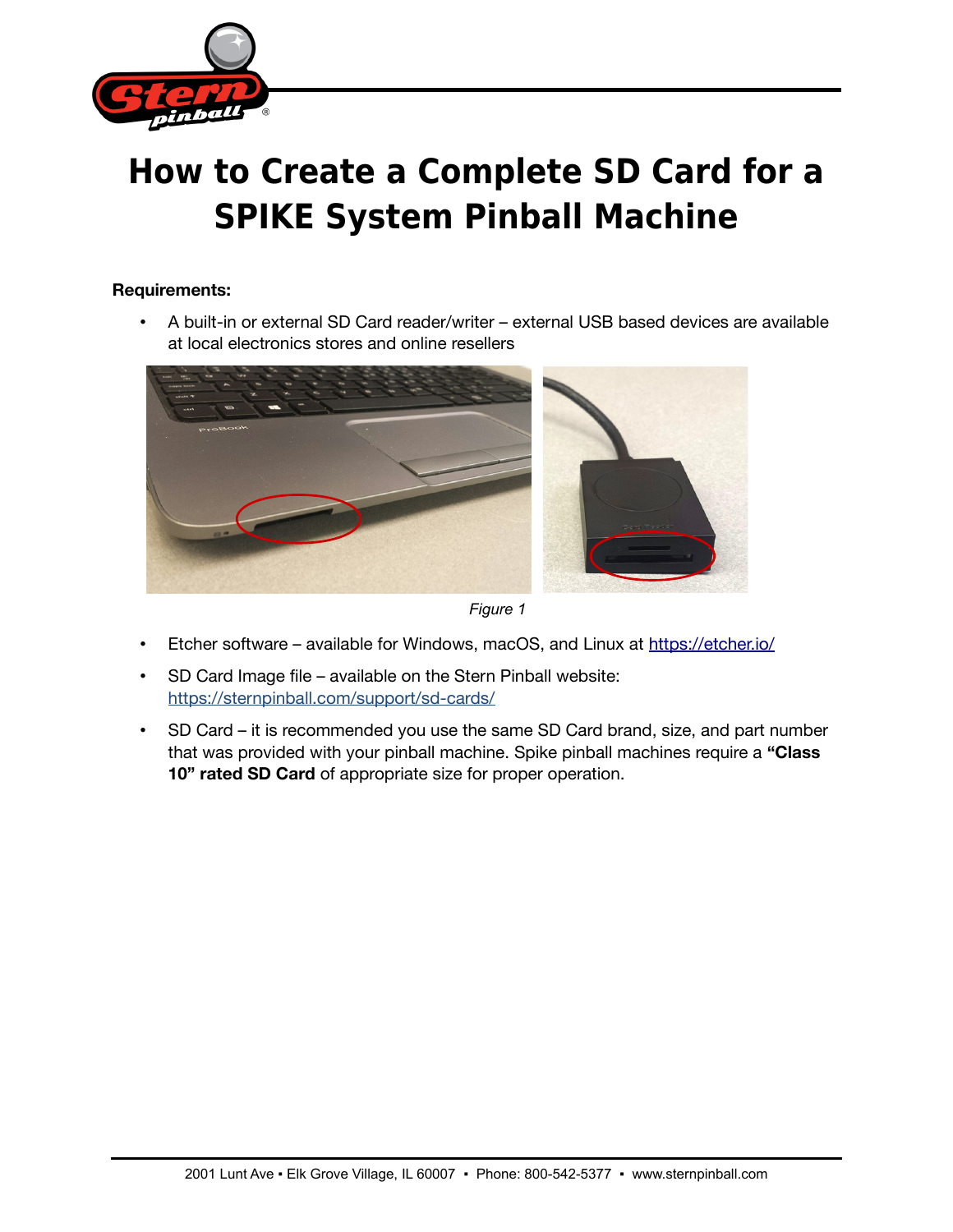## **Instructions:**

Download and install Etcher on your computer. Etcher is a free and easy to use application that enables you to write (also referred to as burn or flash) complete game OS (operating system) images to an SD Card.

Download and unzip the appropriate game SD Card image file from the Game Code section on the Stern website (Default method in Windows – right click the zip file and select "Extract All"). **NOTE: The extraction process can take several minutes to complete. Wait until the file is fully extracted before proceeding.**





## **Run Etcher:**

**1.** Click "Select image" – select the extracted game SD card image from earlier (see Figure 2).



**2.** Insert the SD Card into the SD Card reader/writer.



*No SD Card Inserted*